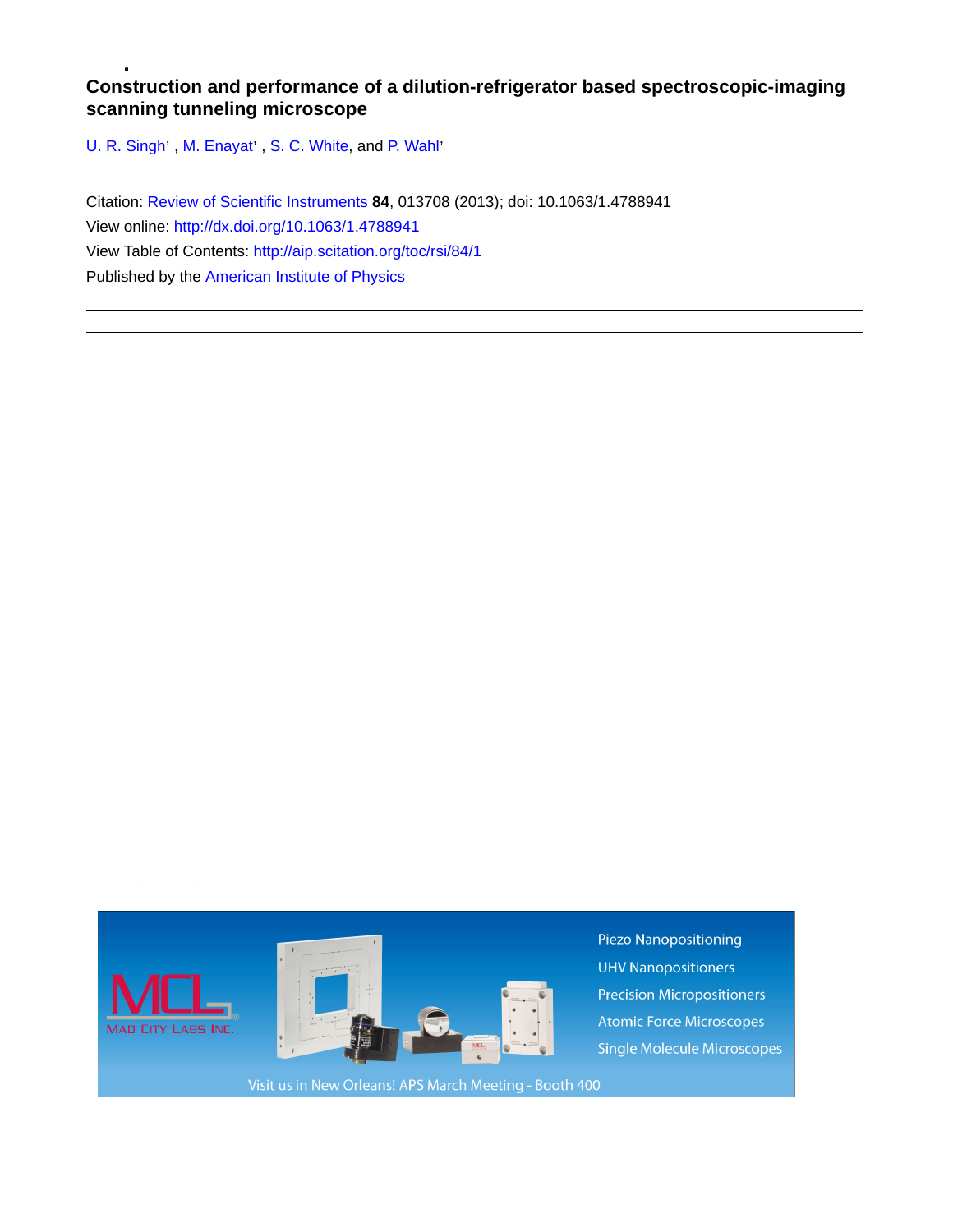

## **[Construction and performance of a dilution-refrigerator based](http://dx.doi.org/10.1063/1.4788941) [spectroscopic-imaging scanning tunneling microscope](http://dx.doi.org/10.1063/1.4788941)**

U. R. Singh,  $1, a$ ) M. Enavat,  $1, a$ ) S. C. White,  $1$  and P. Wahl $1, 2, b$ )

<sup>1</sup>*Max-Planck-Institut für Festkörperforschung, Heisenbergstr. 1, D-70569 Stuttgart, Germany* <sup>2</sup>*SUPA, School of Physics and Astronomy, University of St. Andrews, North Haugh, St. Andrews, Fife KY16 9SS, Scotland*

(Received 24 July 2012; accepted 8 January 2013; published online 30 January 2013)

We report on the set-up and performance of a dilution-refrigerator based spectroscopic imaging scanning tunneling microscope. It operates at temperatures below 10 mK and in magnetic fields up to 14T. The system allows for sample transfer and *in situ* cleavage. We present first-results demonstrating atomic resolution and the multi-gap structure of the superconducting gap of  $NbSe<sub>2</sub>$ at base temperature. To determine the energy resolution of our system we have measured a normal metal/vacuum/superconductor tunneling junction consisting of an aluminum tip on a gold sample. Our system allows for continuous measurements at base temperature on time scales of up to  $\approx$ 170 h. *© 2013 American Institute of Physics*. [\[http://dx.doi.org/10.1063/1.4788941\]](http://dx.doi.org/10.1063/1.4788941)

The properties of heavy fermion materials exhibit drastic changes under comparatively small variations in temperature, magnetic field, composition or pressure, $\frac{1}{2}$  indicating a rich electronic structure in the vicinity of the Fermi level  $(E_F)$ . This is reflected not only in the heavy effective mass of the conduction electrons but also in the delicate balance between localized and delocalized electronic states often found in these compounds. The relevant temperature scales for heavy fermion materials are frequently well below 1 K, therefore the experimental investigation of the changes in the electronic structure as a function of temperature and magnetic field requires very low temperatures.<sup>2</sup> While angle-resolved photoemission spectroscopy  $(ARPES)$ ,<sup>3</sup> the standard tool for studying electronic structure of condensed matter, has made significant progress towards the ability of measuring at temperatures below 1 K, $4$  measurements in magnetic field are beyond present capabilities. In the past years, scanning tunneling spectroscopy (STS) has been shown to allow for insights into details of the band structure from spatial maps of the differential conductance. The differential conductance d*I/*d*V* is for energies close to the Fermi energy proportional to the local density of states  $(LDOS)$ .<sup>[5–](#page-4-4)[8](#page-4-5)</sup> From spatial maps of d*I/*d*V* , information about electronic excitations close to the Fermi energy can be extracted, giving information on local inhomogeneities and the influence of defects.<sup>7,[9](#page-5-0)</sup> Transforming the data into reciprocal space yields information on the dominant scattering vectors due to quasiparticle interference, revealing information about the electronic structure.<sup>7,[9,](#page-5-0)[10](#page-5-1)</sup> It has been shown that in superconducting materials, from analyzing quasiparticle interference, even the symmetry of the superconducting order parameter can be determined.<sup>11,[12](#page-5-3)</sup> Similar studies of the superconducting order parameter in heavy fermion materials and also in organic<sup>13</sup> or topological<sup>[14](#page-5-5)</sup> superconductors are highly attractive, however they require operation of the STM at temperature well below 1 K. As opposed to ARPES, where the energy resolution is a property of the analyzer, the resolution of tunneling spectroscopy is limited by the thermal broadening of the Fermi distribution of the charge carriers in the tip and is improved by going to lower temperatures.<sup>15</sup>

Over the past few years, a few <sup>3</sup>He-based STMs which can potentially reach temperatures down to 300 mK have been developed.<sup>16[–18](#page-5-8)</sup> Dilution refrigerator based designs, however, which can reach temperatures well below 100 mK, are still rather rare.<sup>[19–](#page-5-9)[24](#page-5-10)</sup> Especially the set-up of UHV-compatible systems is a serious challenge, which was only recently achieved. $24$  The technical difficulties in these systems are the vibrational decoupling of the pumping system, filtering of radio frequency (RF) interferences and electronic noise, and a limited choice of materials. RF filtering and shielding are very important, $^{25}$  $^{25}$  $^{25}$  as external RF noise can severely limit the energy resolution to an effective "electronic temperature," which is significantly higher than the nominal temperature of the experiment.

The electronic temperature of the instrument<sup>19, [20](#page-5-12)</sup> can be determined by measuring the gap of a type-I superconductor and comparing the measured data to Bardeen-Cooper-Schrieffer (BCS) theory. $26$  Typical electronic temperatures are in the range of  $100-250$  mK<sup>19,[20](#page-5-12)</sup> and, in some exceptional cases, significantly lower values have been reported for STM. The lowest achieved electronic temperature of which we are aware has been reported by LeSueur and Joyez, which amounted to 45 mK electronic temperature at a measured temperature of  $40 \text{ mK}$ .<sup>22</sup>

In this paper, we present a dilution-refrigerator based STM optimized for the acquisition of spectroscopic maps operating at a mixing chamber temperature  $(T_{MXC})$  below 10 mK and in magnetic fields up to 14T. The system has been optimized for high mechanical stability and continuous measurement times up to  $\approx$ 170 h. The sample can be cleaved *in situ* and exchanged without the need to warm up or vent the system. We demonstrate topographic imaging with atomic

<span id="page-1-0"></span>a)U. R. Singh and M. Enayat contributed equally to this work.

<span id="page-1-1"></span>b)Electronic mail: [gpw2@st-andrews.ac.uk.](mailto: gpw2@st-andrews.ac.uk)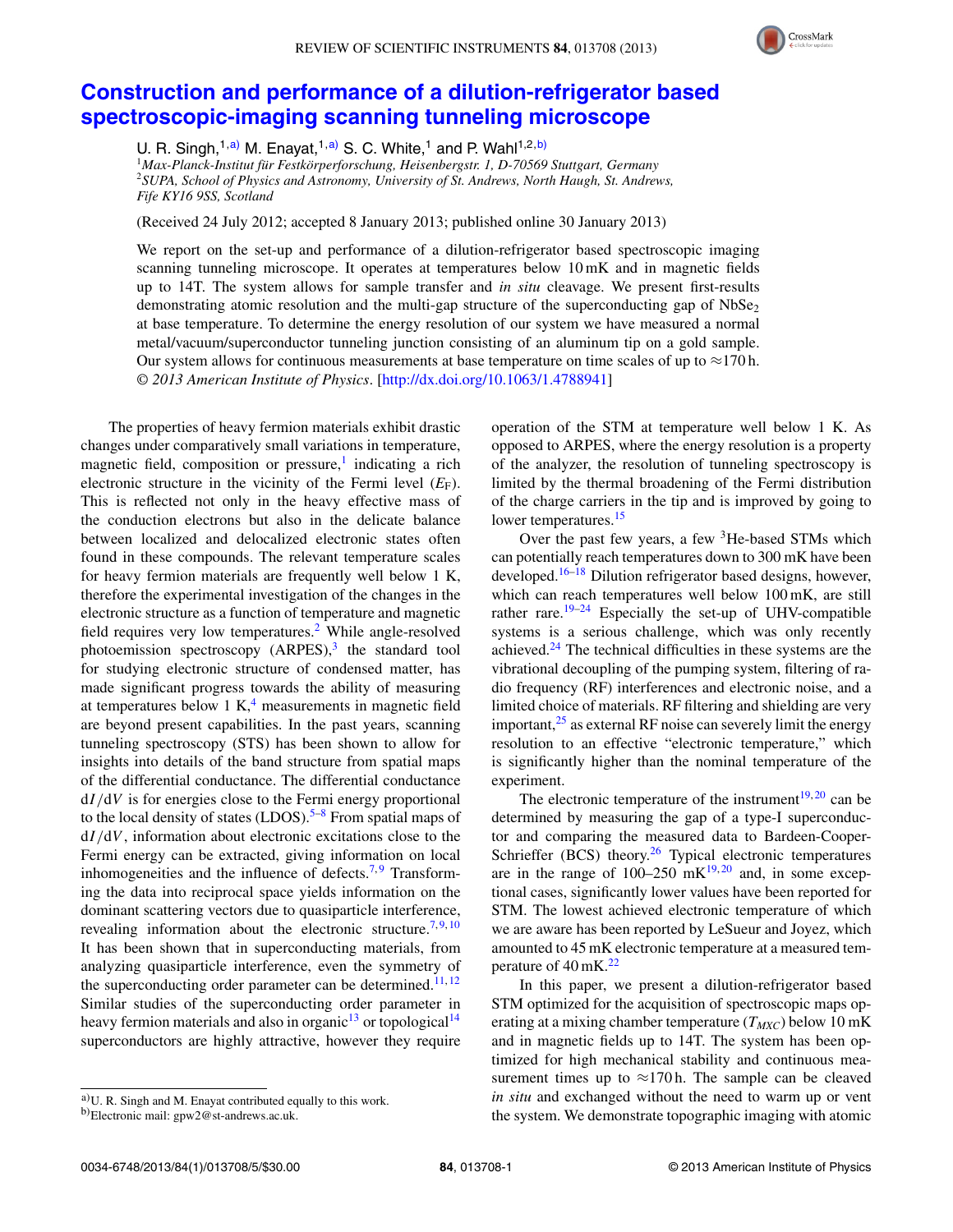resolution and show first spectroscopic results demonstrating an electronic temperature on the order of 140 mK.

Our millikelvin spectroscopic imaging (SI)-STM has been developed based on a dilution refrigerator with a high field magnet (0–14 T) supplied by Oxford Instruments.<sup>27</sup> The dilution refrigerator provides a cooling power of 400*μ*W at 100 mK. The design of the insert has been modified to allow for a line-of-sight port for the sample transfer. It reaches a base temperature (without the microscope head and support structure) of 7 mK at the mixing chamber as measured by a nuclear orientation thermometer. The design of our home-built STM head is based on the design by Pan.<sup>16, [28,](#page-5-16) [29](#page-5-17)</sup> Our head is optimized for high mechanical stiffness and good thermal conductivity by making the main body out of sapphire.<sup>30</sup> The microscope head is mounted on a copper base plate which is suspended by gold-coated copper rods from the mixing chamber plate as shown in Figs.  $1(a)$  and  $1(b)$  to place the STM head at the center of the magnet. The triangular walker prism is clamped between six piezo stacks $31$  and hosts the scanner tube with the STM tip. The sample holder is clamped by an aluminum oxide plate to the main body. To allow for the sample transfer, the STM head is located 2 cm off-center from the main axis of the magnet (leading to a magnetic field deviating by less than 1% from the specified field $32$ ). The STM base plate has a number of slits to avoid eddy current heating of the base plate while ramping the magnetic field. In order to check the motion of the walker, the position can be detected by a capacitive distance sensor consisting of concentric brass cylinders[.33](#page-5-21)

Samples can be exchanged by a vertical sample manipulator (design based on Ref. [16\)](#page-5-7). For *in situ* cleavage of samples we have constructed a cleaving stage which simultane-

FIG. 1. Schematic view of STM assembly below the mixing chamber plate. (a) and (b) show the computer aided design model and real images, respectively.

<span id="page-2-1"></span>

FIG. 2. (a) Sample cleaver. The sample cleaver is mounted at the 4 K-plate of the cryostat. It acts at the same time as a radiation shield to block thermal radiation from room temperature. The cleaving mechanism is operated by the sample transfer mechanism, allowing for transfer of the sample into the inner vacuum only after cleavage, (b) Shutter for thermal radiation shielding. The shutter is mounted on the still plate to block thermal radiation from the 4 Kplate from reaching the sample. The shutter is opened and closed by rotation of the manipulator similar to the cleaver.

ously acts as a radiation shield when the manipulator is removed. The cleaving stage is mounted on the 4 K plate of the dilution refrigerator, the design is depicted in Fig.  $2(a)$ . The cleaver is operated by translating a rotation of the manipulator into a movement of the shutter of the cleaver, which knocks off a rod glued to the sample surface. The construction of the cleaver prevents uncleaved samples from being inserted into the STM as well as removal of the manipulator without closing the cleaver shutter.

To prevent thermal radiation along the line of sight (which, apart from the cleaver, goes from room temperature to the mixing chamber plate) from heating up the mixing chamber plate and thus the STM, an additional mechanical shutter is mounted on the still plate  $[Fig, 2(b)]$  $[Fig, 2(b)]$ , setting its temperature to  $\approx$ 600 mK. Its functional principle is similar to that of the sample cleaver, with the difference that by turning a rotational insert, two shutter plates are moved apart or towards each other. The STM head is further shielded from thermal radiation by a cylinder attached to an intermediate cold plate (at  $\sim$ 50 mK) to block thermal radiation from the inner vacuum cane which is at 4 K.

Due to the extreme sensitivity of the tunneling current to the tip-sample distance, the cryostat is mounted on a vibration-isolation table suspended on air springs. $34$  All pumping lines run through vibration isolation consisting of wooden boxes filled with sand, the still line is additionally

<span id="page-2-0"></span>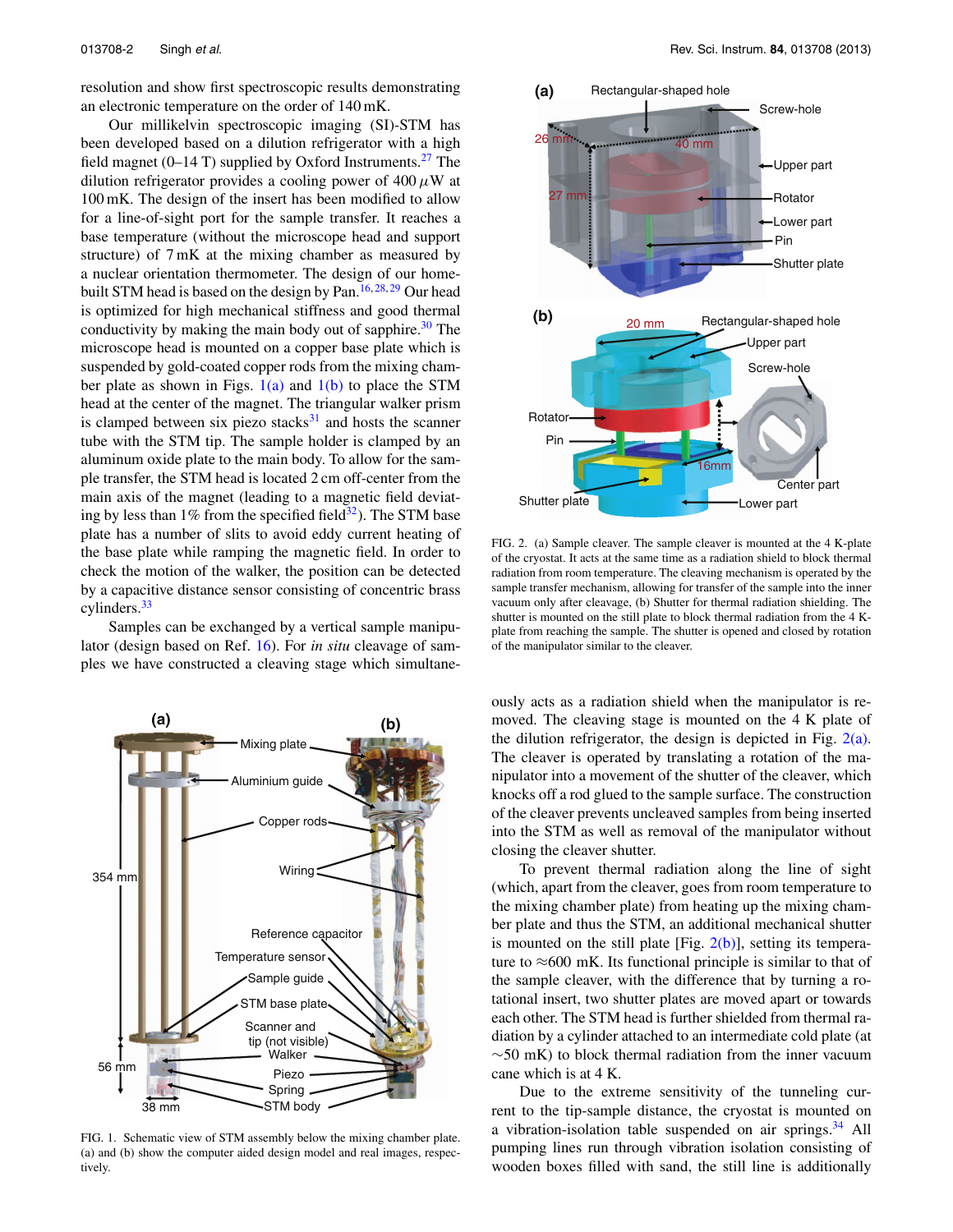decoupled by two bellows. All gas lines and pumping tubes are clamped to the vibration table prior to their connection to the insert.

Environmental RF noise can perturb the tunnel current thus increasing the effective temperature of the STM. All electric lines entering the insert except for the tunnel current go through RF filters at room temperature, which are effective in a frequency range from 10 MHz to 10 GHz.<sup>[35](#page-5-23)</sup> The temperature of the mixing chamber is below 10 mK and the temperature of the STM head is below  $30 \text{ mK}$  ( $T_{\text{STM}}$ ) as measured by calibrated  $RuO<sub>2</sub>$  sensors.<sup>36</sup>

The STM head is controlled by a commercial digital signal processor controller built by Soft  $DB<sup>37</sup>$  with the open source scanning probe microscopy control software GXSM[38,](#page-5-26) [39](#page-5-27) and both home-built high-voltage amplifier and piezo motor controller. As a current amplifier, we use a commercial variable gain amplifier.<sup>40</sup>

We have carried out SI-STM measurements on a  $NbSe<sub>2</sub>$ single crystal at the base temperature  $T_{\text{MXC}} \approx 10 \text{ mK}$ . We have used a mechanically cut Pt-Ir wire for the tip and cleaned it *in situ* by field emission on a gold single crystal at voltages up to 180 V applied between the tip and sample. Figure  $3(a)$  shows a topographic image of an NbSe<sub>2</sub> surface, revealing atomic resolution as well as the known charge den-sity wave order.<sup>[41](#page-5-29)</sup> From the line cut profile in Fig.  $3(b)$ , the vertical stability of the instrument can be estimated to be better than 15 pm.

For the spectroscopy we measure the tunneling spectra under open feedback loop conditions. The d*I/*d*V* signal is measured using a lock-in amplifier. In Fig.  $3(c)$  we present the spatially averaged spectra of ∼6000 differential conductance spectra taken over a large area spectroscopic map showing two different gap values. We have determined them by fitting the sum of two Dynes gap equations: $43$ 

<span id="page-3-1"></span>
$$
\frac{dI}{dV}(V) = \sum_{n=1,2} C_n \left| \text{Re} \left[ \frac{eV - i\Gamma_n}{\sqrt{(eV - i\Gamma_n)^2 - \Delta_n^2}} \right] \right| + D,\quad(1)
$$

where *V* is the bias voltage and  $\frac{dI}{dV}(V)$  the differential conductance (neglecting thermal broadening and assuming a constant tip density of states for the tip).  $\Gamma_n$  and  $\Delta_n$  denote the quasiparticle-lifetime broadening and size for each of the two gaps.  $C_n$  are constant prefactors and  $D$  is an overall constant background. We have found the size of the large gap  $\Delta_1$  $\approx 1.2$  meV and of the small gap  $\Delta_2 \approx 0.4$  meV, comparable to previous reports.<sup>44</sup>

To determine the energy resolution of our dilutionrefrigerator based SI-STM, we have performed measurements on a superconductor-vacuum-metal junction, using a piece of aluminum wire as material for the STM tip and a Au(111) crystal as a sample.<sup>[45](#page-5-32)</sup> Aluminum is a conventional superconductor described well by BCS theory and has a critical temperature  $T_c \simeq 1.2 \text{ K}^{19}$  $T_c \simeq 1.2 \text{ K}^{19}$  $T_c \simeq 1.2 \text{ K}^{19}$  The aluminum tip has been cleaned *in situ* by field emission as described above. Measurements have been carried out at  $T_{\text{MXC}} \approx 10 \text{ mK}$ . We apply a modulation in the range of  $5-50 \mu$ V to the sample.

We have modeled our spectra following Bardeen's theory of tunneling[,46](#page-5-33) accounting for thermal broadening due to the Fermi distribution and lock-in broadening. $47$  With the as-

<span id="page-3-0"></span>

FIG. 3. (a) Atomically resolved topography of a cleaved NbSe<sub>2</sub> surface (12  $\times$  12 nm<sup>2</sup>,  $V = 90$  mV, and  $I = 0.5$  nA) measured at  $T_{\text{MXC}} \approx 10$  mK. Besides the surface atomic structure, a modulation due to formation of a charge density wave can be seen. (b) Line cut along an atomic row, it can be seen that the residual noise is below 15 pm.<sup>42</sup> (c) Spatially averaged spectra taken on NbSe<sub>2</sub> (spectroscopy set-point:  $V = 90$  mV,  $I = 1$  nA, lock-in modulation of  $100\mu$ V, and frequency of 511 Hz) at base temperature, the solid line shows a fit of Eq. [\(1\)](#page-3-1) to the data.

sumptions of a constant tip-sample separation and constant sample DOS in the energy range of interest, the tunneling conductance can be expressed as

<span id="page-3-2"></span>
$$
\frac{dI}{dV}(V) \propto \int_{-\infty}^{\infty} \rho_{Al}(E) \times \left[ \frac{-\partial f(E + eV)}{\partial V} \right] dE, \qquad (2)
$$

where  $\rho_{Al}(E)$  represents the DOS of the superconducting aluminium tip and  $f(E)$  is the Fermi-Dirac distribution in the sample. The BCS gap equation for  $\rho_{Al}(E)$  is

$$
\rho_{Al}(E) \propto \begin{cases} \frac{|E|}{\sqrt{E^2 - \Delta^2}} & [|E| \ge \Delta] \\ 0 & [|E| \le \Delta] \end{cases}
$$
 (3)

with  $\Delta$  being the size of the superconducting gap. The broadening due to the lock-in modulation  $V_{RMS}$  is accounted for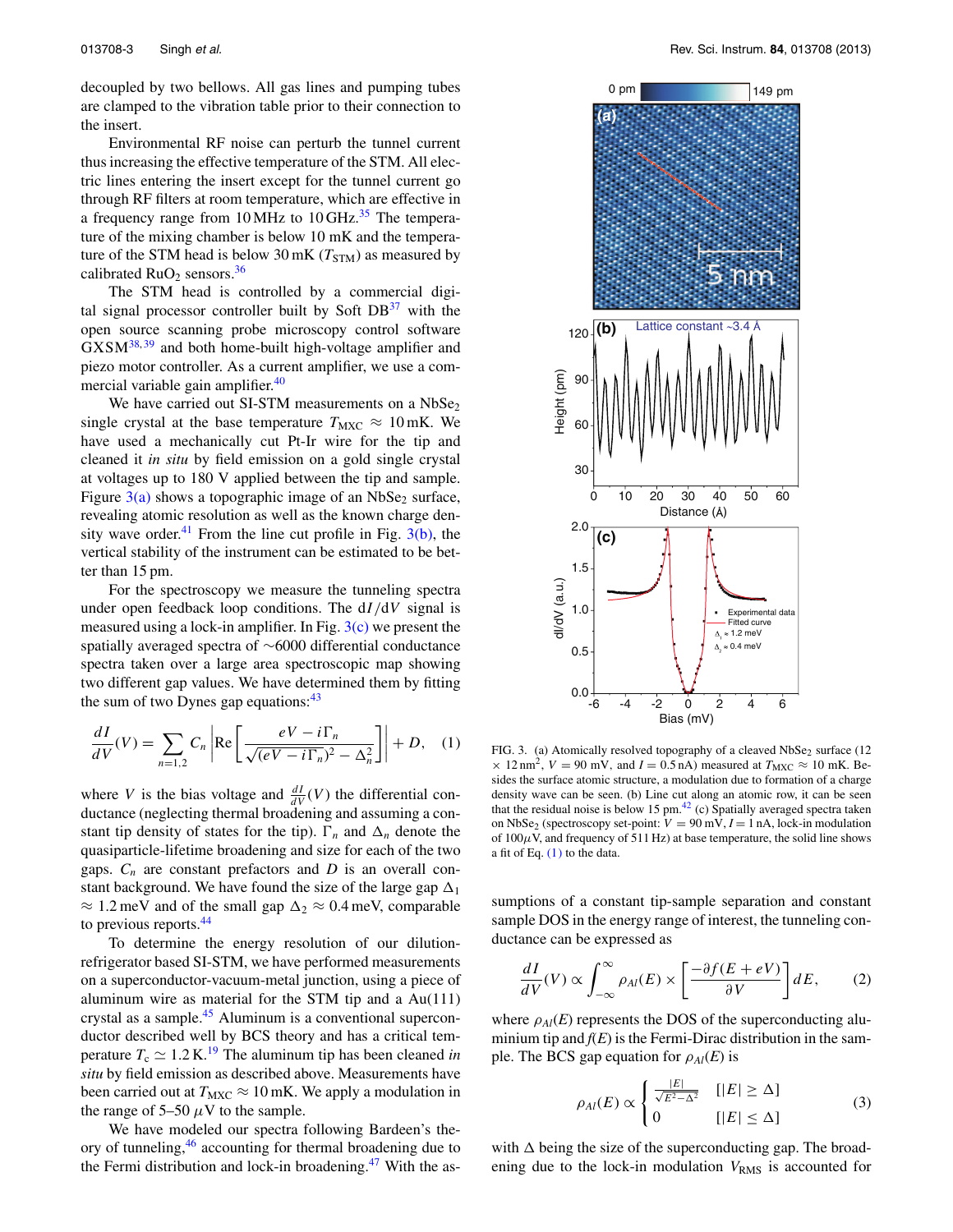<span id="page-4-8"></span>

FIG. 4. Tunneling spectroscopy of a gold-vacuum-aluminum-junction at  $T_{\text{MXC}} \approx 10 \text{ mK}$  with  $V = 2 \text{ mV}$  and  $I = 3 \text{ nA}$  (a) Fit of Eq. [\(4\)](#page-4-7) to a spectrum of the Au-vacuum-Al junction for a lock-in modulation of 5*μ*V, yielding an electronic temperature of  $\approx$ 140 mK. (b) Tunneling spectroscopy as a function of applied magnetic field. The superconducting gap disappears at magnetic fields on the order of 30 mT. (c) and (d) Tunneling and calculated spectra as a function of lock-in modulation (frequency: 511 Hz).

from the convolution of Eq. [\(2\)](#page-3-2) with a half-circle,

<span id="page-4-7"></span>
$$
G_{fit}(V) \propto \int_{-\sqrt{2}V_{ac}}^{\sqrt{2}V_{ac}} \frac{dI}{dV}(V+E)\sqrt{2V_{ac}^2 - E^2}dE.
$$
 (4)

The calculated spectrum from the above equation has been fitted to the measured data using a non-linear least squares algorithm, the free parameters were a proportionality constant, a constant offset, the gap width  $\Delta$ , an energy offset (due to a small instrumental offset in the bias voltage) and the temperature. In Fig.  $4(a)$ , the fitted spectrum is plotted together with the measured one and the residuum. We have found a gap size of 188  $\mu$ eV close to previously measured values ( $\approx$ 175  $- 190 \ \mu\text{eV}$  $- 190 \ \mu\text{eV}$  $- 190 \ \mu\text{eV}$ <sup>[18,](#page-5-8) 19</sup> and a temperature of  $\approx$ 140 mK. This value

constitutes an upper limit for the real electronic temperature. The preparation of the tip on a gold crystal likely leads to a thin gold layer on the tip apex. Though this gold layer would become superconducting due to the proximity effect, <sup>[48](#page-5-36)</sup> this would introduce a finite density of states in the gap and reduce the height of the coherence peaks – potentially leading to a higher apparent electronic temperature. It should also be noted that spectra vary considerably for different tips; depending on the tip condition, sometimes no superconducting gap is observed at all. The difference between the temperature of the STM head ( $T_{\text{STM}} \approx 30 \text{ mK}$ ) and the electronic temperature indicates that RF noise still leads to a non-negligible broadening of the tunneling spectrum despite careful filtering of all signal lines at room temperature. Additional filtering at low temperature should allow us to improve our spectroscopic resolution significantly.<sup>[25](#page-5-11)</sup> Our value is a bit lower than what has been obtained (280 mK with a Al sample) for the UHV-compatible setup recently presented by Stroscio and co-workers.<sup>49</sup>

In Fig. [4\(b\),](#page-4-8) we display the d*I/*d*V* spectra measured as a function of magnetic field with a lock-in modulation of 20  $\mu$ V. The superconducting gap with coherence peaks at energies  $\pm 170 \mu$ V survives up to a magnetic field between 27.5 mT and 30 mT, which is almost three times higher than the critical field of bulk Al ( $\approx$ 10 mT). This increase in magnetic field has been observed in previous STM experiments with aluminum and lead tips. $\frac{19}{2}$  This may occur due to the tip apex having a smaller size than the coherence length, where the superconductivity can survive up to magnetic fields higher than the critical field of the bulk material. $50$ 

We have also measured the superconducting gap with lock-in modulation applied in the range of  $5-50 \mu V$ , as presented in Fig.  $4(c)$ . It is clearly visible that higher lockin modulation broadens the coherence peaks and affects the shape of the superconducting gap. Calculated spectra according to Eqs.  $(2)$ – $(4)$  are shown in Fig. 4 $(d)$  and compared well to the measured ones.

In conclusion, we have demonstrated successful operation of a dilution-refrigerator based SI-STM with *in situ* sample exchange and a base temperature below 10 mK.

## **ACKNOWLEDGMENTS**

U.R.S acknowledges support by the Alexander-von-Humbold foundation and S.C.W acknowledges support by SPP1458 of the Deutsche Forschungsgemeinschaft (DFG).

- <span id="page-4-1"></span><span id="page-4-0"></span>1G. R. Stewart, [Rev. Mod. Phys.](http://dx.doi.org/10.1103/RevModPhys.56.755) **56**, 755 (1984).
- <span id="page-4-2"></span>2A. J. Schofield, [Nature](http://dx.doi.org/10.1038/465553a) **465**, 553 (2010); P. Coleman, *[ibid.](http://dx.doi.org/10.1038/474290a)* **474**, 290 (2011). 3A. Damascelli, Z. Hussain, and Z.-X. Shen, [Rev. Mod. Phys.](http://dx.doi.org/10.1103/RevModPhys.75.473) **75**, 473 (2003).
- <span id="page-4-3"></span>4S. V. Borisenko, V. B. Zabolotnyy, D. V. Evtushinsky, T. K. Kim, I. V. Morozov, A. N. Yaresko, A. A. Kordyuk, G. Behr, A. Vasiliev, R. Follath, and B. Büchner, [Phys. Rev. Lett.](http://dx.doi.org/10.1103/PhysRevLett.105.067002) **105**, 067002 (2010).
- <span id="page-4-4"></span>5Ø. Fischer, M. Kugler, I. Maggio-Aprile, C. Berthod, and C. Renner, [Rev.](http://dx.doi.org/10.1103/RevModPhys.79.353) [Mod. Phys.](http://dx.doi.org/10.1103/RevModPhys.79.353) **79**, 353 (2007).
- <sup>6</sup>H. Suderow, S. Vieira, J. D. Strand, S. Budko, and P. C. Canfield, *[Phys.](http://dx.doi.org/10.1103/PhysRevB.69.060504)* [Rev. B](http://dx.doi.org/10.1103/PhysRevB.69.060504) **69**, 060504(R) (2004).
- <span id="page-4-6"></span>7A. R. Schmidt, M. H. Hamidian, P. Wahl, F. Meier, A. V. Balatsky, J. D. Garrett, T. J. Williams, G. M. Luke, and J. C. Davis, [Nature](http://dx.doi.org/10.1038/nature09073) **465**, 570 (2010).
- <span id="page-4-5"></span>8S. Ernst, S. Kirchner, C. Krellner, C. Geibel, G. Zwicknagl, F. Steglich and S. Wirth, [Nature](http://dx.doi.org/10.1038/nature10148) **474**, 362 (2011).